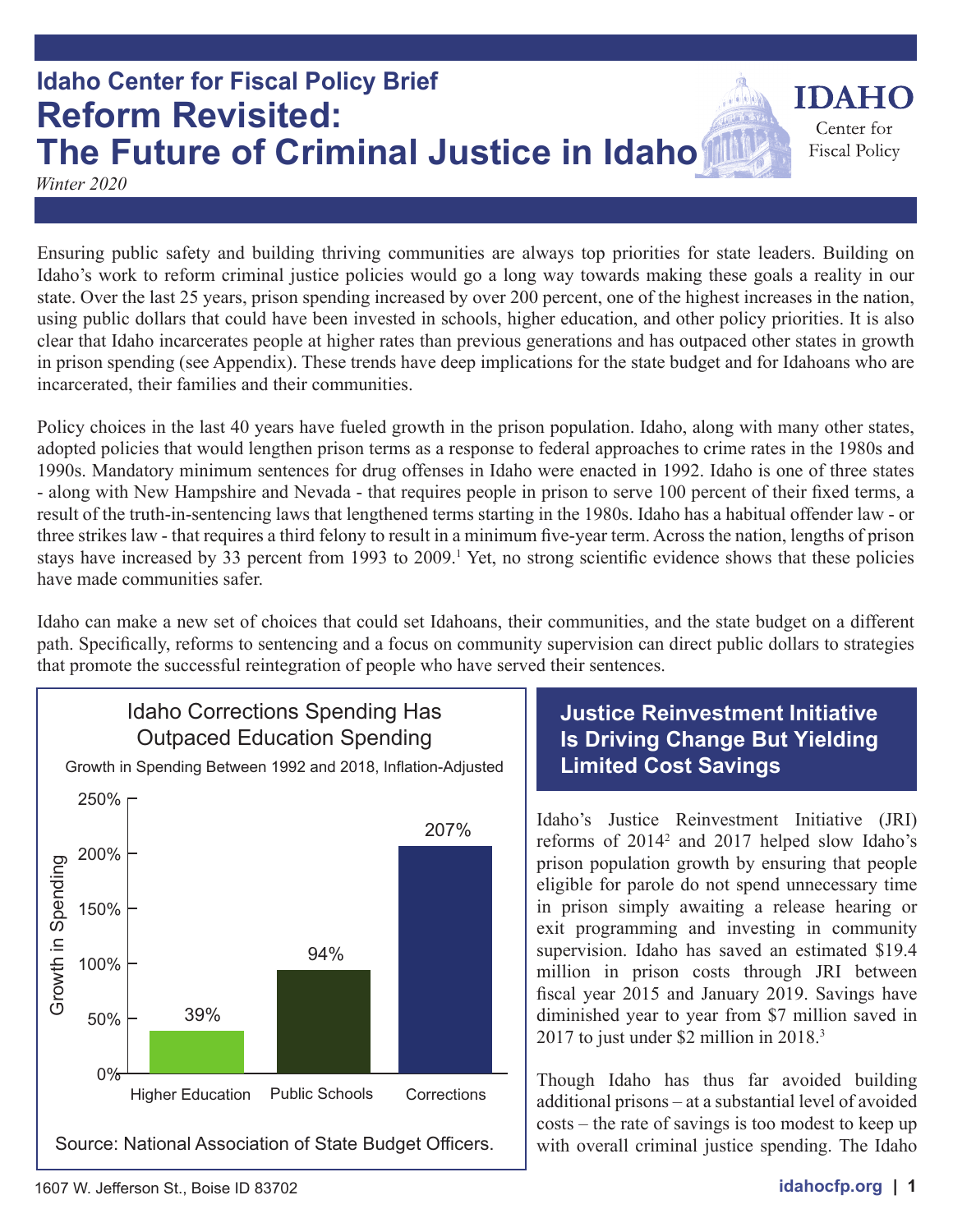Department of Correction (IDOC) averaged about 158 fewer people in prison than was projected had the reforms not taken place. Yet today many Idahoans are serving state sentences in county jails. About 700 Idahoans are serving their time in private prisons in Texas due to overcrowding in Idaho prisons.<sup>4</sup> Annually, the Council on State Governments estimates that JRI savings in Idaho now amount to one half of one percentage point of IDOC's \$276.7 million budget. Idaho can take more substantial steps to use prison less, curb spiraling costs, and maintain public safety.

### **Prisons House Significant Numbers of Non-violent Low-Risk Offenders**

Via JRI legislation, Idaho lawmakers stated that the goal for the Idaho criminal justice system is to use prison space "on those who commit the most serious offenses or who have the highest likelihood of offending in the future."5 IDOC has reported that after JRI reform, those in prison are in fact more likely to be people with a moderate to high risk of recidivating.<sup>6</sup> But Idaho prisons also hold people who may be unnecessarily incarcerated. A pointin-time analysis of low-risk-to-recidivate offenders in Idaho prisons found that 10 percent had no history of felony convictions for violent crime and were there for a low-level conviction, often drug possession.7

### **Assessing Risk to Recidivate with the LSI-R**

The Level of Service Inventory (LSI-R) assessment is used to measure the recidivism risk and needs among people in Idaho prisons. Probation and parole officers use it in case planning during community supervision and prison officials use it to guide supervision placement, programming, and treatment needs while in prison. The LSI-R's 54 questions assess criminal history, education and employment, financial difficulties, family relationships, substance use, and other dimensions. JRI legislation mandated the use of the LSI-R to also inform parole decisions, treatment needs, and sentencing. Our analysis looked at all people in state prison who scored in the range deemed lowrisk.

A full year of Idaho prison admissions data show that people entering prison for drug possession and less serious property crimes make up a significant part of prison admissions. Approximately 4,700 people were admitted to an Idaho prison over the course of fiscal year 2019. Of these, 35 percent were admitted for drug possession and an estimated 4 percent for potentially less serious property crimes, including: 3 percent for less serious theft, and 1 percent each for less serious burglary and less serious drug trafficking (defined below).<sup>8</sup>



# **Generate Prison Cost Savings**

Less serious drug and property offenses pose a lower public safety threat and have less impact on victims. Our analysis defined less serious burglary as taking place in abandoned or unoccupied structures that aren't homes or residential or office buildings and do not involve direct contact with people. Less serious theft would amount to less than \$10,000 in value stolen. Less serious drug trafficking would involve low-level engagement in a drug operation carried out by people who are often themselves facing addiction. People who are charged with drug possession cause harm primarily to themselves and additional crimes with wider victim impacts can be charged separately.9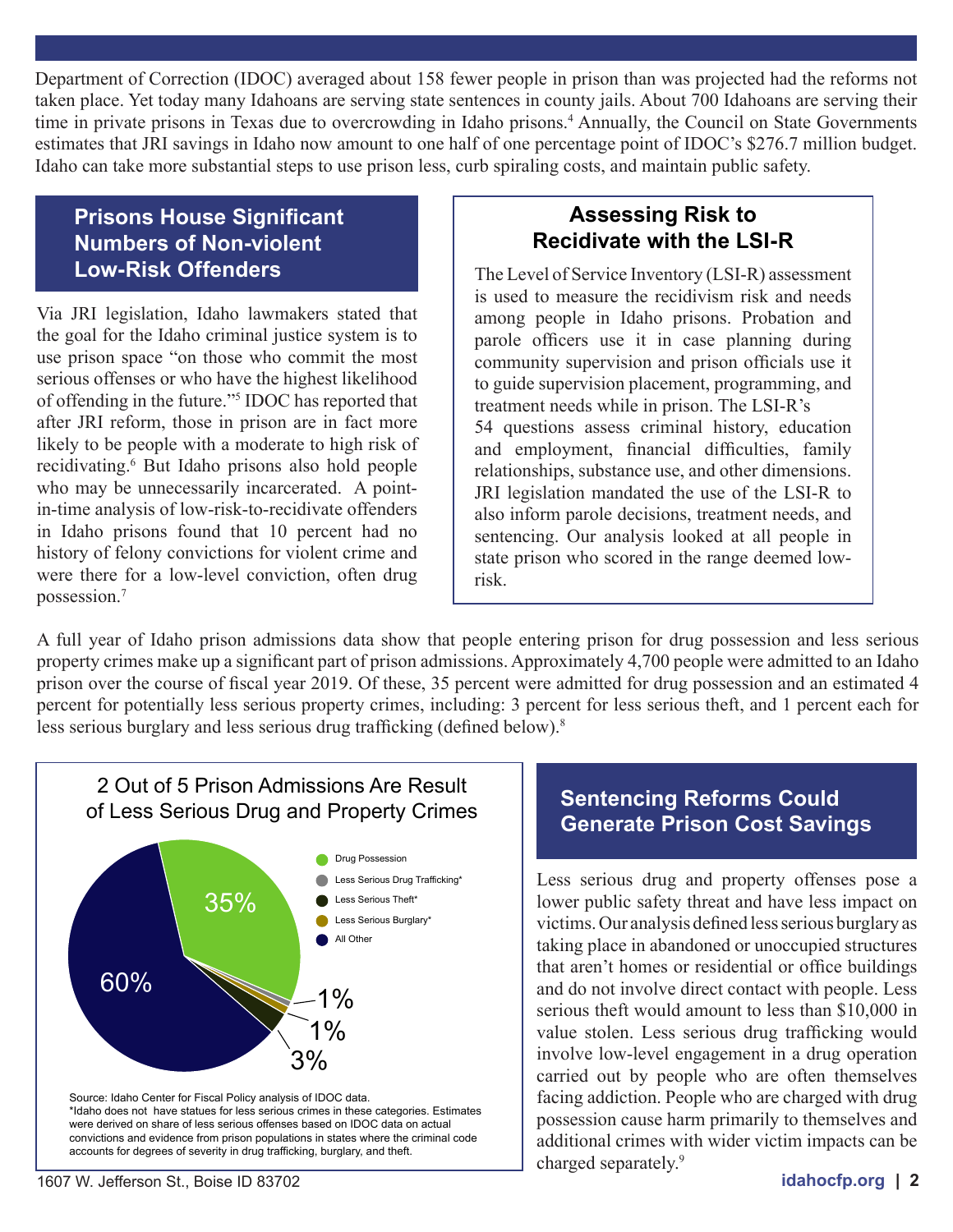If Idaho were to address these types of crimes by safely avoiding or reducing time spent in prison in favor of evidencebased sentencing and alternatives to prison, the cost savings could be redirected to help hundreds of Idahoans successfully reintegrate into their communities after prison. Idaho could free up resources in the range of \$88.5 to \$243.7 million in the near term if prison time were replaced with alternative sanctions (this analysis does not include costs of alternative sanctions). Below, we present the average minimum and maximum sentences given for these less serious offenses to estimate these savings based on an annual cost of Idaho prison of \$22,182 per person.<sup>10</sup>

# **Replacing Prison for Less Serious Offenses with Alternative Sanctions Could Produce Millions in Savings**

| Prison Admissions for Less Serious Convictions, Fiscal Year 2019 |                                  |                                |                                |                                                                                              |                                                                                                    |
|------------------------------------------------------------------|----------------------------------|--------------------------------|--------------------------------|----------------------------------------------------------------------------------------------|----------------------------------------------------------------------------------------------------|
|                                                                  | Estimated<br>People<br>Convicted | Minimum<br>Sentence<br>Average | Maximum<br>Sentence<br>Average | <b>Cost Savings</b><br>of Replacing<br>Minimum<br>Sentences with<br>Alternative<br>Sanctions | <b>Cost Savings</b><br>of Replacing<br>Maximum<br>Sentence with<br>Alternative<br><b>Sanctions</b> |
| Drug Possession                                                  | 1683                             | 2.0                            | 5.5                            | \$75.4 million                                                                               | \$203.8 million                                                                                    |
| Less Serious Drug Trafficking*                                   | 25                               | 4.2                            | 10.3                           | \$2.4 million                                                                                | \$5.8 million                                                                                      |
| Less Serious Burglary*                                           | 32                               | 2.3                            | 6.7                            | $$1.6$ million                                                                               | \$4.7 million                                                                                      |
| Less Serious Theft*                                              | 165                              | 2.5                            | 8.0                            | \$9.1 million                                                                                | \$29.4 million                                                                                     |
| Total                                                            | 1906                             |                                |                                | \$88.5 million                                                                               | \$243.7 million                                                                                    |
|                                                                  |                                  |                                |                                |                                                                                              |                                                                                                    |

\*Idaho does not have statues for less serious crimes in these categories. Estimates were derived on share of less serious offenses based on Idaho Department of Correction data on actual convictions and evidence from prison populations in states where the criminal code accounts for degrees of severity in drug trafficking, burglary, and theft. Source: Idaho Center for Fiscal Policy analysis of IDOC data and Brennan Center for Justice estimates.

### **Policy Options:**

To reduce prison costs, Idaho policy makers could consider reform in sentencing laws:

- Re-examine, as all but two other states have done, the practice of requiring people serving time to complete 100 *percent of their fixed sentences.* Currently, the law only allows exceptions for people with severe health issues to exit early. Other states require a smaller portion of time to be served on a minimum sentence before parole eligibility. Credit for good behavior and rehabilitative strides for people in prison can reduce time spent in prison for people who are less likely to recidivate.
- *Re-examine the threshold for certain property crimes to qualify as felonies. For example, felony theft is defined* by \$1,000 in value in Idaho. Through their JRI reform processes, South Carolina and Nebraska raised their thresholds to qualify as felony theft from \$1,000 to \$2,000 and \$500 to \$1,500, respectively. Alaska recalibrated felony theft from \$750 to \$1,000 and included a provision for future adjustments for inflation.<sup>11</sup>
- *• Eliminate mandatory minimum sentences, allowing more appropriate sentencing for less serious drug trafficking offenses, reducing time spent in prison.* Idaho's mandatory minimum sentences for drug trafficking charges lengthen prison time for people who may pose less of a public safety concern. Currently, drug trafficking convictions do not require proof of a person's intent to deliver.
- Revise sentencing guidance for judges which currently includes criteria that favors sending people with substance *use disorder to prison for possession.* Idaho Code Section 19-2521 instructs judges to impose prison if someone is likely to commit another crime - a likely factor for people dealing with addiction - or requires "correctional treatment." The 1977 guidance does not address treatment options.<sup>12</sup>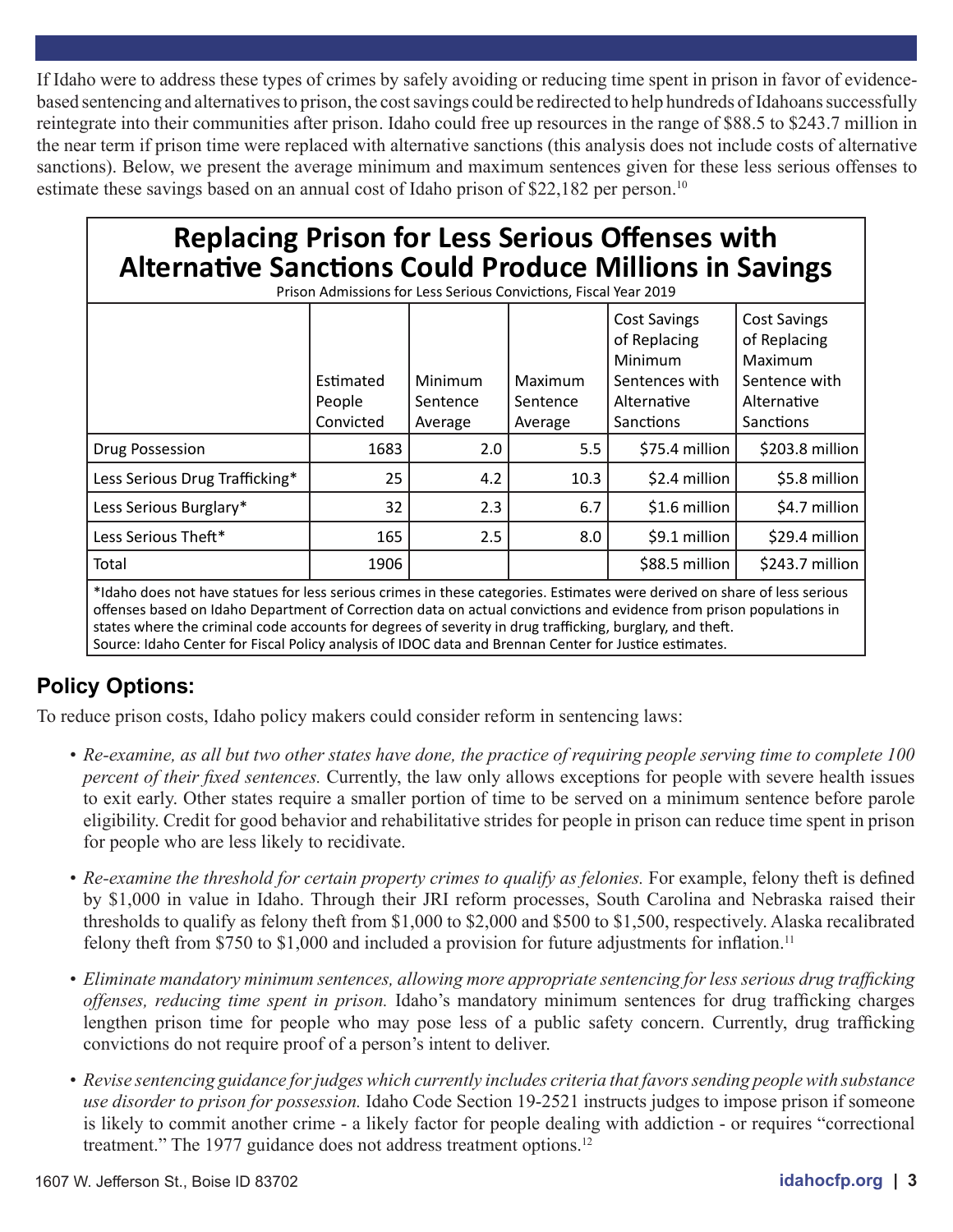To cost-effectively maintain public safety, Idaho could also expand effective alternatives to incarceration that have already begun in Idaho:

- *• Expand restitution programs.* In contrast to criminal fees that go to county and state government, restitution programs collect money from offenders to compensate victims of their crime. In Idaho an estimated \$1.1 million in restitution has been collected since 2015 and 540 restitution cases have been closed.<sup>13</sup> Restitution could be expanded for property crimes and used in combination with less lengthy prison terms or as a stand-alone sanction. Payments should be calibrated on a person's ability to pay. Germany, a country with a low crime rate, assesses fines according to one's ability to pay, including as stand-alone sanctions.<sup>14</sup>
- *Expand problem-solving courts such as drug, mental health, and veterans courts. Problem-solving courts focus* on providing services and programming for people at high-risk to recidivate and have significant behavioral health needs. Idaho's first problem-solving court began in Kootenai County in 1998, and there are now 68 different problem-solving courts located throughout the state. Recent evaluations of select Idaho drug and mental health courts have found that participants had better outcomes, including lower rates of recidivism, compared with similar groups of people who did not enter specialty courts but would have qualified.<sup>15</sup> South Dakota established veterans and drug courts focused on driving under the influence offenses and expanded its drug court capacity by almost 500 percent between 2011 and 2016. Legislation in West Virginia mandated that drug courts be available statewide by 2016.<sup>16</sup>

### **Utah Reaping Benefits from Reforming Drug Possession Sentences**

Eighteen states, including Utah, undertook sentencing reforms as part of their JRI involvement.17 Policymakers were motivated by data revealing that almost two out of three people serving state prison sentences had been convicted of non-violent offenses and that sentences had lengthened by 20 percent over a decade. In 2013, Utah legislators converted a person's first and second convictions for drug possession from felony charges to misdemeanors that carry less time. Utah also instructed its sentencing commission to reduce sentencing guidelines by four to six months for other lower-level criminal offenses.

In Idaho, felony drug possession covers all controlled substances with sentence lengths and fines based on the type of substance and its potential for addictive behavior and use for medical purposes. Possession of narcotics is punishable up to a life term and a \$25,000 fine. Other controlled substances such as codeine and some steroids carry a maximum sentence of five years and a \$15,000 fine. Medicines that have small amounts of specified narcotic drugs carry a maximum term of three years and a \$10,000 fine. Last year 1,683 people in Idaho entered prison to serve - on average - a minimum of two years for drug possession, leading to \$75.4 million in prison costs for two years in prison. Reducing the maximum to one year could cut costs in half.

### **Addressing Delayed Parole Revocation Hearings Could Save Costs**

Unnecessary and prolonged jail and prison stays have negative impacts on the livelihoods of people on parole awaiting hearings for a parole violation. Parole violations span in severity from technical violations of parole terms to new criminal offenses. Also known as parole disposition reviews or parole revocation hearings, it is during a hearing that an actual sentence is given for the violation, whether it is prison time, reinstatement to parole, or an alternative sanction. However, delayed hearings impose unnecessary, costly – and at times overly punitive - confinement for nonviolent parole violations, many of which are serious but do not constitute a crime on their own. For example, missing appointments with a parole officer, drinking alcohol, or failing a drug test are parole violations. A delayed hearing can lead to an increased risk of recidivism because as people wait in confinement for the hearing to take place, jobs, income, housing, and treatment are lost and family and community relationships upended. In 2017, 36 percent of Idaho's prison admissions were the result of individuals incurring a violation of a parole agreement or for a new non-violent offense.18

JRI legislation aimed to decrease the burden of hearings for parole violations. Follow-up legislation sought

<sup>&</sup>lt;sup>1</sup> Any new criminal charge is considered simply a parole violation until conviction, including violent and non-violent felonies and violent misdemeanors. In 2018, about one-third of all parole hearings held were the result of new charges, both violent and non-violent.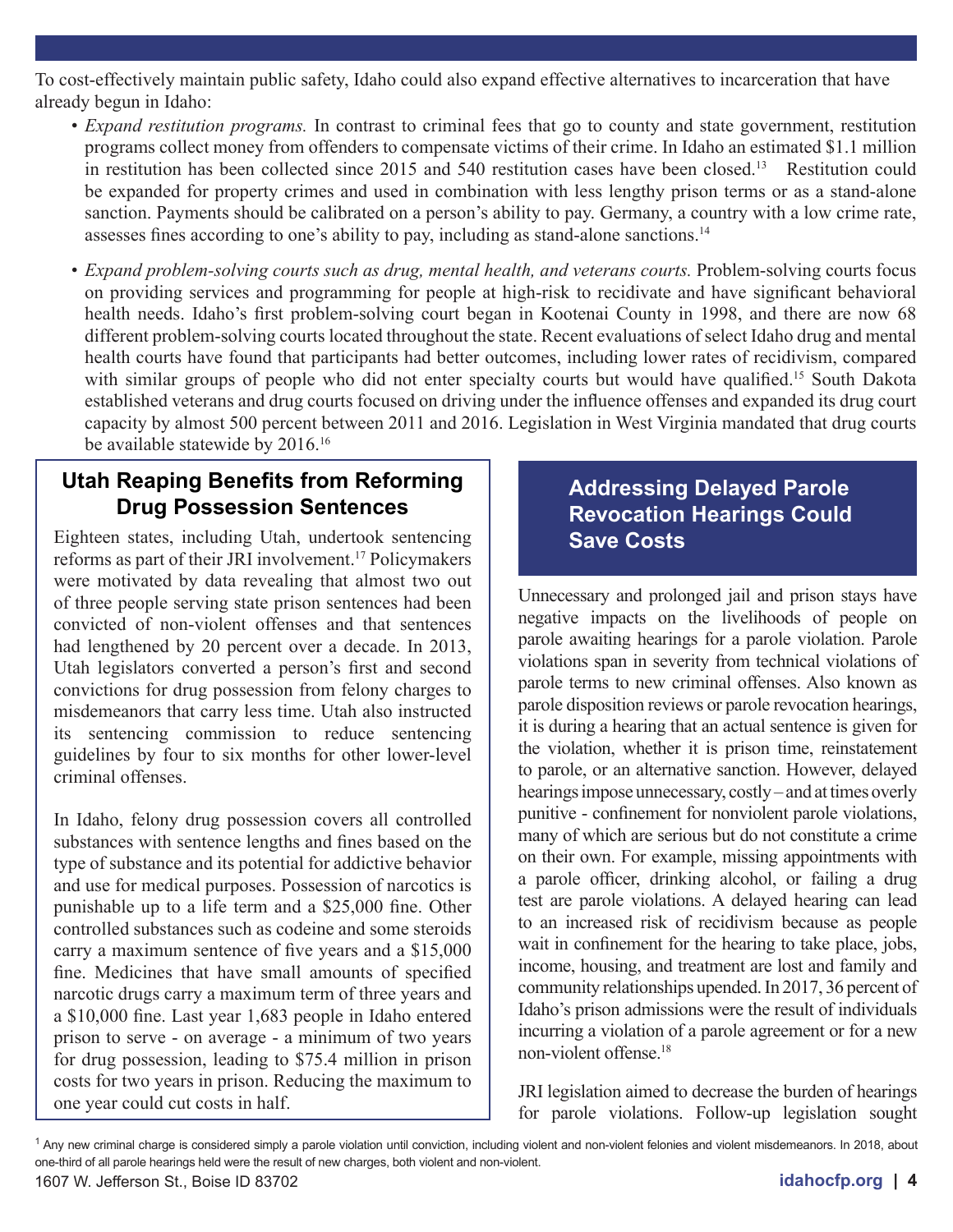to expand the capacity of the Commission of Pardons and Parole to hold more hearings by adding commissioners and implementing new diversion review panels that focused on diversions in lieu of parole revocation for certain people. Data show that six months after the changes, more hearings are taking place, suggesting that parole decisions are being made in a more timely way. Data available for 2019 show a similar trend. During this same time period, the average number of months spent in custody from arrest to hearing for technical parole violators also rose, indicating that unnecessary confinement could be taking place.

These trends suggest that the policy and procedural changes made to the Commission of Pardons and Parole in 2017 may not have been sufficient to keep up with the growing number of hearings for people on parole who incur a parole violation. In October 2019, the Commission revised the parole disposition review process to allow for more timely parole reinstatement decisions to be made and improve outcomes. However, it is too soon to evaluate those changes.

Idahoans with technical parole agreement violations and/or new non-violent charges are unnecessarily incarcerated while they wait for hearings, risking job loss and other de-stabilizing circumstances. Lawmakers can help people under community supervision be set up for success by ensuring the Idaho Commission of Pardons and Parole has the resources to ensure parole hearings are held in a timely manner.

- **Policy Options:** *• Increase the capacity of the Commission of Pardons and Parole and expand investments in timely hearings to ensure people coming up for parole revocation can have a timely hearing.*
	- ͦ In 2017, the Commission was expanded to 7 part-time members to improve its ability to hold more hearings per month. This capacity could be further increased and streamlined by switching from 7 part-time commissioners to fewer, full-time commissioners solely dedicated to making parole revocation decisions (and pardon decisions).
	- ͦ Investments in staff support for hearings and timely transportation (through IDOC) increase the ability of commissioners to make more decisions per month and will result in lower incarceration costs as parole violators remain in custody for shorter durations while awaiting their parole revocation hearings.

### **Improved Access to Behavioral Health Treatment Could Curb Recidivism**

An estimated two out of three people entering state prison do so because of violations of their probation or parole terms. This brings them from low-cost community supervision to high-cost jails and prisons. In our interviews of high-ranking criminal justice officials in Idaho, we heard consensus that Idaho is ill-equipped to meet the behavioral and substance use disorder treatment needs of Idahoans under community supervision. It is critically important that barriers to successful re-entry – in particular, substance use disorder and mental health treatment needs – are addressed to stem the number of people returning to prison on parole violations who pose a low risk to public safety. Treatment for substance use disorder and mental health have been linked to lower recidivism among Idahoans under community supervision with a moderate to high risk to recidivate.<sup>19</sup>

Strikingly, not all people under community supervision in Idaho with a moderate to high risk to recidivate receive substance use disorder and mental health services, even though those needs are identified.<sup>20</sup> IDOC, which oversees people who committed felonies and are now under community supervision, estimates that providing substance use disorder and mental health treatment to all moderate to high risk felony offenders that did not receive services in fiscal year 2018 totals \$8.5 million in state funding. That funding gap exists despite \$5.5 million that was invested each year in the last two years in mental health funding for people in community supervision.

<sup>&</sup>lt;sup>2</sup> Individuals facing revocation of their parole due to a new crime often waive their right to a parole revocation hearing until the new crimes are adjudicated. This may contribute to the increase in the average number of months spent waiting for a hearing.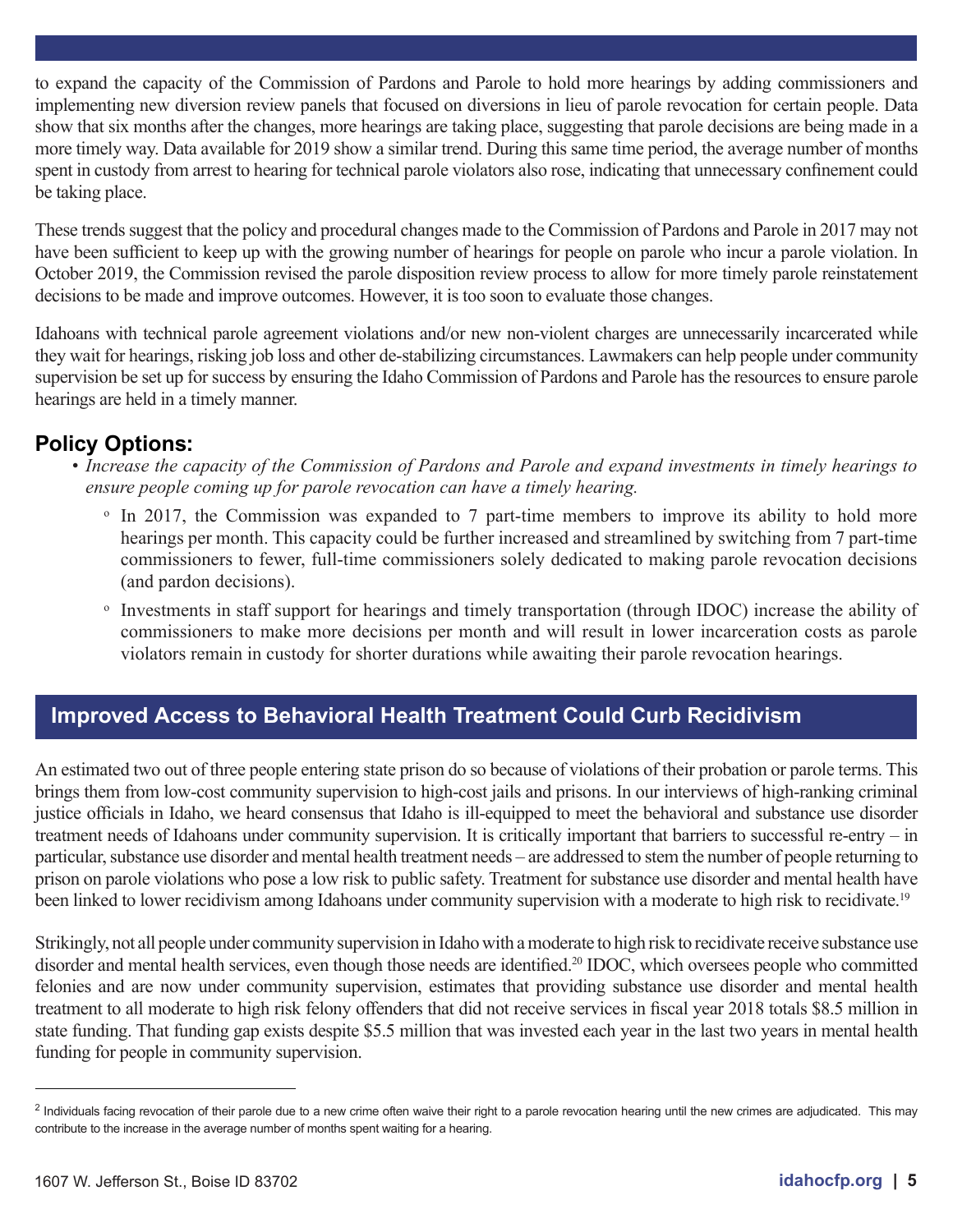## People Under Community Supervision with Moderate to High Risk of Recidivating Unlikely to Receive Treatment



Medicaid expansion will make substance use disorder and mental health treatment available to many people exiting Idaho jails and prisons. IDOC anticipates the majority of people released from custody of state prisons will be eligible, and is directing people to enroll in Medicaid upon their release date.

### **Policy Options:**

- *• Expand investment in health, substance abuse disorder, and mental health treatment for people with moderate to high needs in community supervision.* A funding gap of \$8.5 million has been identified by IDOC in achieving treatment access for all people who demonstrate a need for substance use disorder and mental health treatment. Treatment is more cost-effective than prison time and is linked to reduced recidivism.
- Remove potential work reporting requirements for Medicaid that prevent people leaving prison from receiving *substance use disorder and mental health treatment.* People who leave prison are often already reporting work-related activities to parole officers. Savings from otherwise duplicative reporting requirements could be reinvested in treatment.
- *Create public and private incentives to attract and retain a robust behavioral health workforce throughout Idaho, particularly in the state's most remote and rural areas.* Idaho healthcare providers report that there is a critical shortage in Idaho's behavioral health workforce and that shortage impacts treatment access for people under community supervision. Incentives could include: increased Medicaid reimbursements for treatment, training for behavioral health professionals, and a pipeline between education providers, student loan forgiveness programs and qualified loan forgiveness employers. Idaho's behavioral health system has not been comprehensively assessed by the legislature or governor and convening a group of public officials, behavioral health treatment consumers, and industry voices to develop a roadmap that includes addressing the behavioral health workforce could result in enhanced treatment access for Idahoans under community supervision.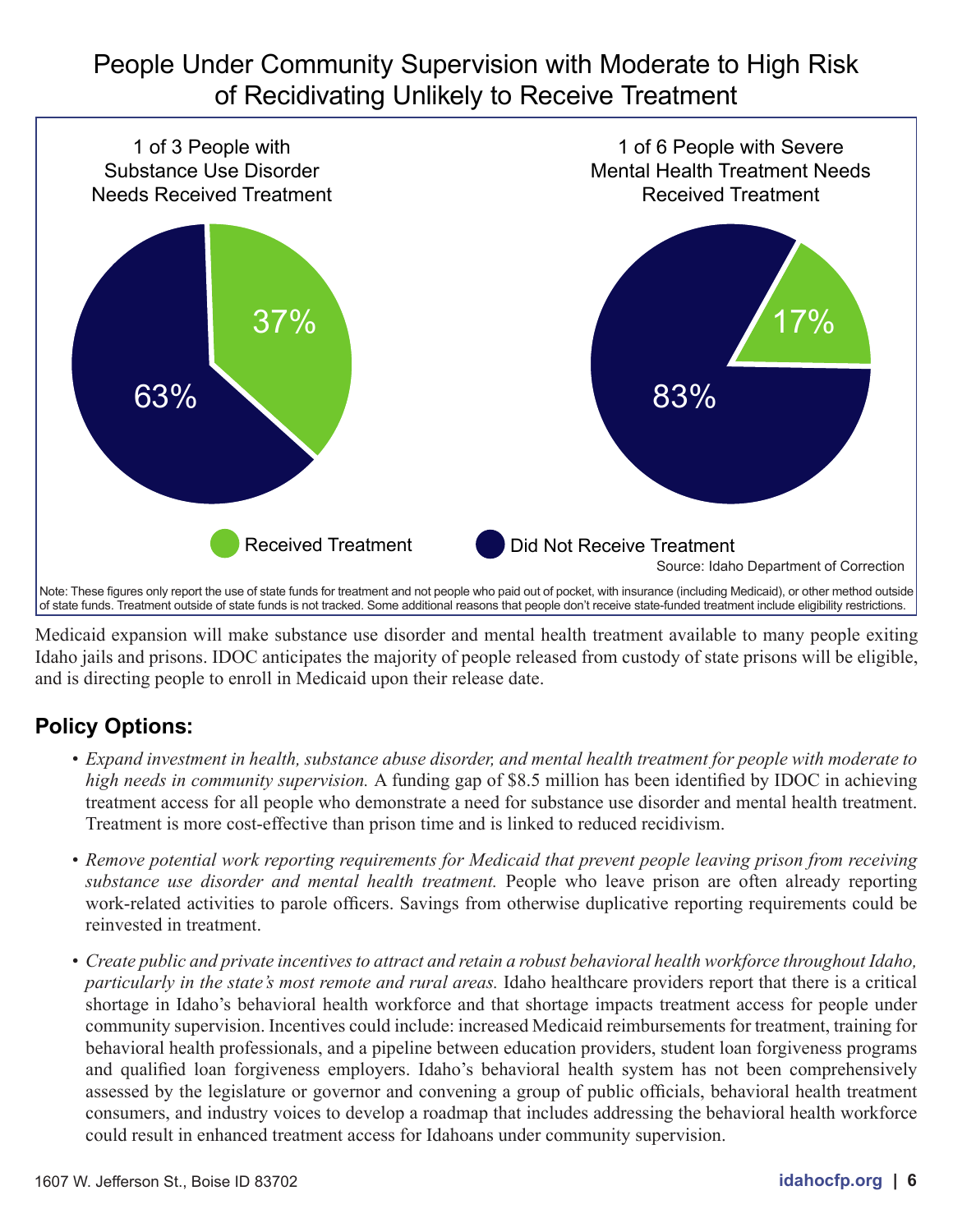### **Barriers Threaten Successful Re-Entry in the Near- and Long-Term**

A felony conviction comes with consequences that affect people for a lifetime, some of which can be more severe than the sentence applied by the courts. People can be denied places to live, jobs, and student loans and grants based on criminal records. Criminal debt that is not based on people's ability to pay hampers their ability to get a foothold. Barriers to successful re-entry diminish the return on Idaho's investment in corrections and rehabilitation of Idahoans by driving up recidivism.

An estimated 112,000 adult Idahoans have a felony conviction and figures for the share with a criminal record that includes arrests is even greater.<sup>21</sup> Currently juveniles in Idaho can petition for expungement – the process by which a legal record of an arrest or conviction is sealed - on non-violent, non-sexual offenses. The provision requires that accountability is in place and that expungement decisions take into account public safety considerations. Adults in Idaho can seek expungement only for acquittals and dismissals, not convictions. Adults with felony convictions in Idaho can apply for an official pardon three to five years after the completion of their sentence to have their civil rights restored, but even the pardon process does not expunge the crime from an individual's criminal record. That means even a minor offense could prevent someone from securing a job or home rental decades later.

Idahoans who are under community supervision for misdemeanors or felony convictions must pay fees toward the cost of their supervision. The counties determine misdemeanor supervision fees, which range from \$0 (in Benewah County) to \$75 per month (the Idaho state statutory cap). Fees collected by the counties are deposited into counties' misdemeanor probation funds – also known as justice funds – and can only be spent on supervision or related purposes. Felony supervision fees are collected by IDOC. While IDOC is authorized to collect up to \$75 per month, the agency currently collects \$60 per month. Combined with criminal fees that can range into the thousands of dollars, criminal justice debt can loom over Idahoans returning to their communities. Yet, little is known about the size of this debt, how much it costs to collect debt (including law enforcement resources for arresting people for unpaid debt and other administrative costs), and how these dollars fit into county and state budgets.22.

### **Policy Options:**

- *Implement adult expungement for people with records who pose no public safety risk. Idaho's provision for* juvenile expungement ensures that violent crimes cannot be expunged and could serve as a starting point for creation of expanded expungement for adults.
- *• Review the impact of criminal fees and fines on Idahoans leaving prison and costs associated with collecting debts.* Reductions in criminal fees and fines may produce savings by decreasing costs of collection.
- *Promote awareness of the pardon process for all adults with felony convictions. Although the pardon process* does not expunge the crime from an individual's criminal record, an official pardon indicates that the Commission conducted a review and determined that the individual has changed their life. This decision can pave the way for many new opportunities – such as access to certain professional licenses– not previously afforded to them due to their felony conviction. IDOC could promote increased pardon application submissions if every individual under supervision received information about the pardon process.